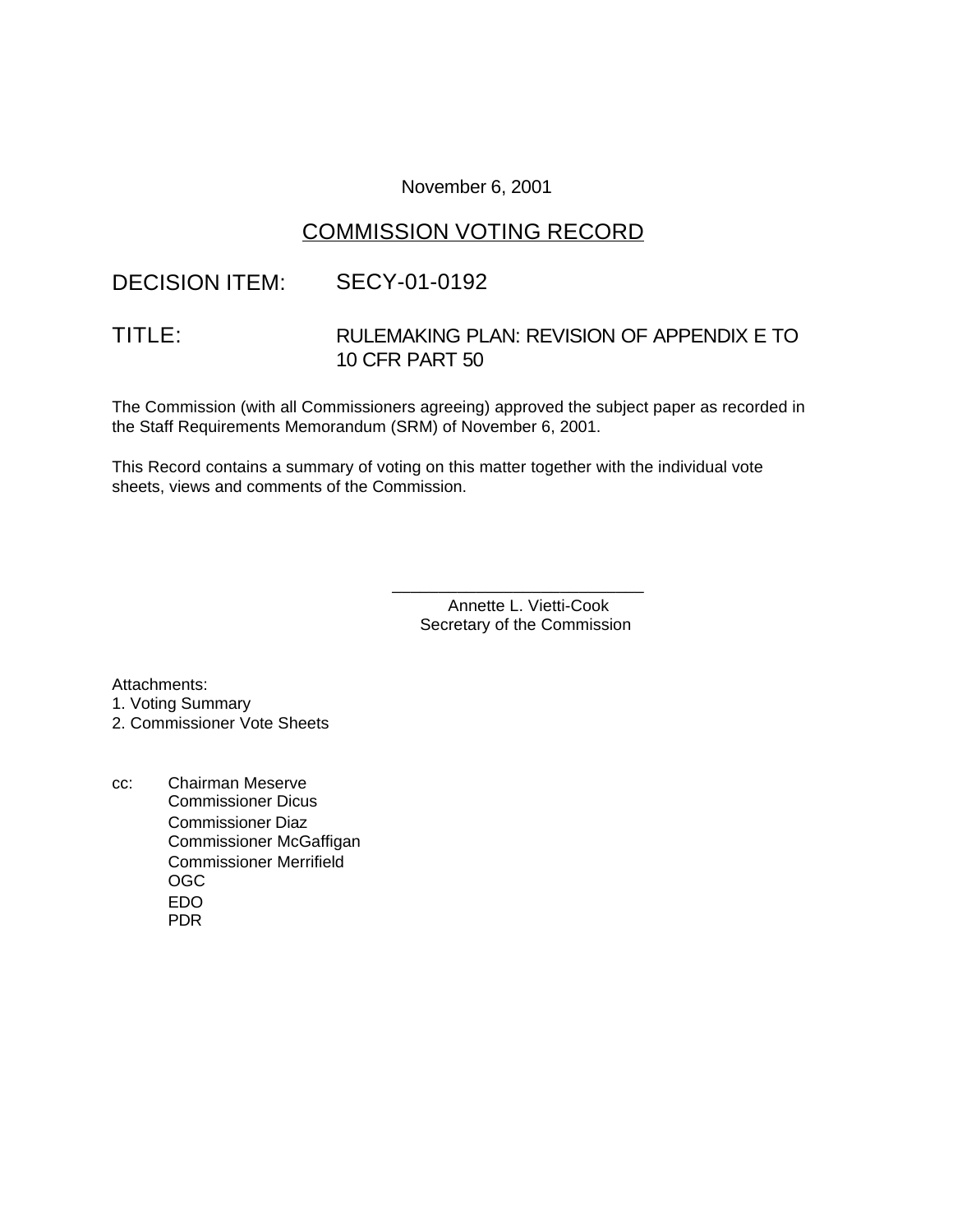### VOTING SUMMARY - SECY-01-0192

# RECORDED VOTES

|                         | <b>NOT</b><br>APRVD DISAPRVD ABSTAIN PARTICIP COMMENTS | <b>DATE</b> |          |
|-------------------------|--------------------------------------------------------|-------------|----------|
| <b>CHRM. MESERVE</b>    | X                                                      | X           | 11/2/01  |
| <b>COMR. DICUS</b>      | X                                                      | X           | 10/30/01 |
| COMR. DIAZ              | X                                                      | X           | 10/29/01 |
| <b>COMR. McGAFFIGAN</b> | X                                                      |             | 10/29/01 |
| <b>COMR. MERRIFIELD</b> | X                                                      | Х           | 10/25/01 |

### COMMENT RESOLUTION

In their vote sheets, all Commissioners approved the staff's recommendation and some provided additional comments. Subsequently, the comments of the Commission were incorporated into the guidance to staff as reflected in the SRM issued on November 6, 2001.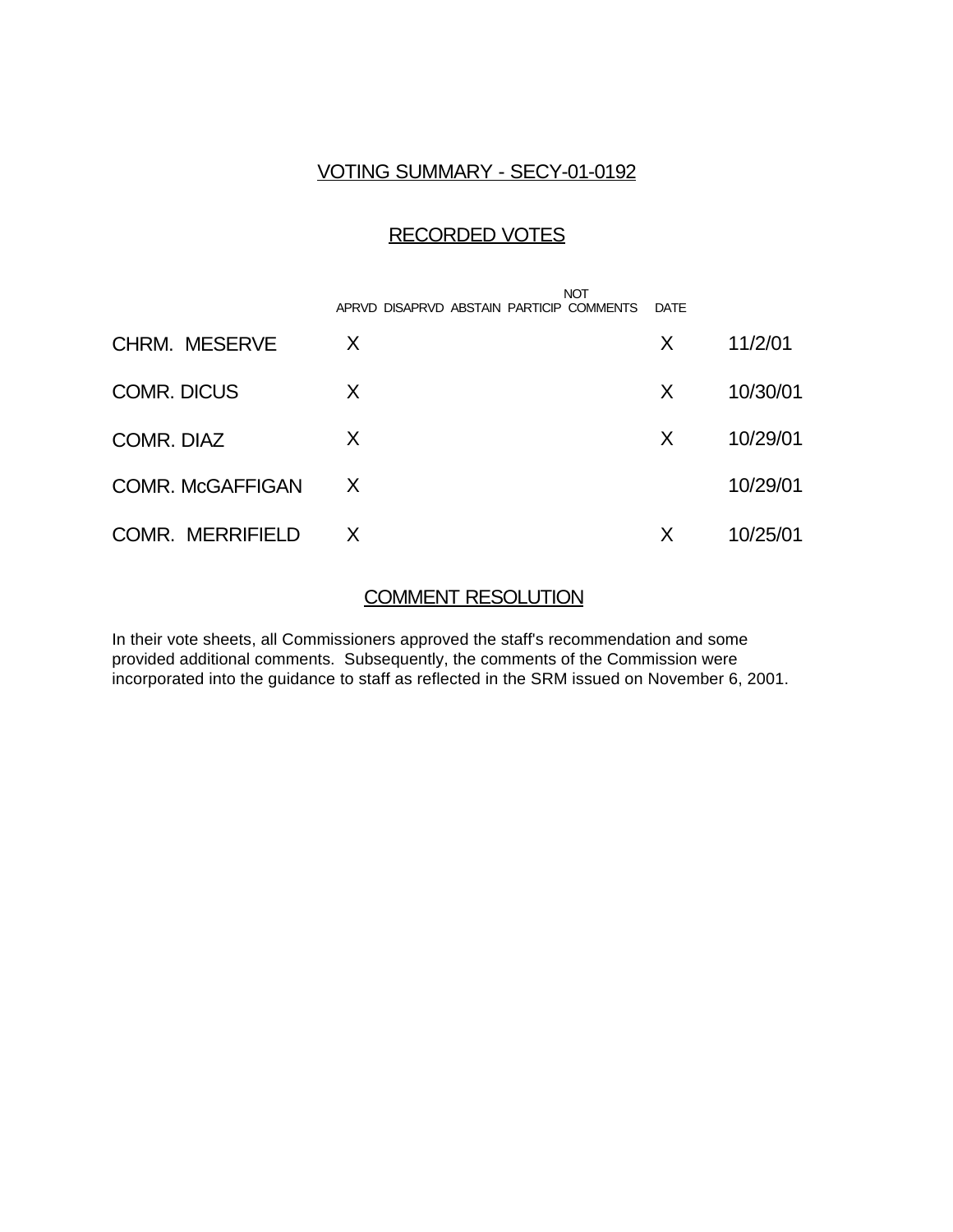### **Commissioner Comments on SECY-01-0192**

#### Chairman Meserve

I approve the staff's proposal for a rulemaking to clarify and reconcile the requirements in 10 CFR 50 Appendix E and 10 CFR 50.54(q), so as to allow licensees to make minor changes in emergency action levels (EALs) without prior NRC approval.

I also approve the staff's recommendation that enforcement discretion be exercised on apparent violations of Appendix E requirements prior to completion of the rulemaking.

I concur with the comments of my colleagues regarding the apparent unduly long time and level of effort estimated by the staff for completion of this rulemaking. I urge the staff to take appropriate measures to expedite the rulemaking and to reduce the resources committed to it.

#### Commissioner Dicus

I approve the Staff's proposal. Removing potential ambiguities in current regulations, in the manner proposed by the Staff illustrates Staff's commitment to reduce unnecessary regulatory burden. Since changes to Emergency Action Levels that may reduce the effectiveness of the emergency plans require prior NRC approval, I agree with the Staff that the proposed change does not increase risk to the public.

Not withstanding the above, I have one comment. The SECY states that approximately 2.0 FTE of staff resources is anticipated to be expended for this rulemaking during the time frame from FY 2001 through FY 2004. The amount of resources and the schedule appear to be disproportionate to the magnitude of the proposed rule change. Therefore, the Staff should examine ways to reduce resources expended, and expedite the schedule.

#### Commissioner Diaz

I approve the staff's recommendations to proceed with the rulemaking plan for Part 50, Appendix E, using Option 2 to delete the need for NRC to approve changes to Emergency Action Levels (EALs) that do not diminish the effectiveness of the emergency plans (§50.54(q) criteria) or constitute a new EAL scheme. This would clarify the treatment of changes to EALs by addressing the apparent ambiguity between 50.54(q) and Appendix E requirements. Licensees could revise their EALs without prior NRC approval unless the revision implemented a new EAL scheme or decreased the effectiveness of the emergency plan.

I note that 10 CFR 50, Appendix E states that "emergency action levels shall be discussed and agreed on by the applicant and State and local governmental authorities and approved by the NRC" but it does not specifically address "changes" to EALs. As the staff noted, EALs are contained in licensees' emergency plans and emergency plan implementing procedures. Section §50.54(q) specifically address changes and states that licensees can make changes to their emergency plans without Commission approval "only if the changes do not decrease the effectiveness of the plans and the plans, as changed, continue to meet the standards of §50.47(b) and the requirements of Appendix E to 10 CFR Part 50." There has been some